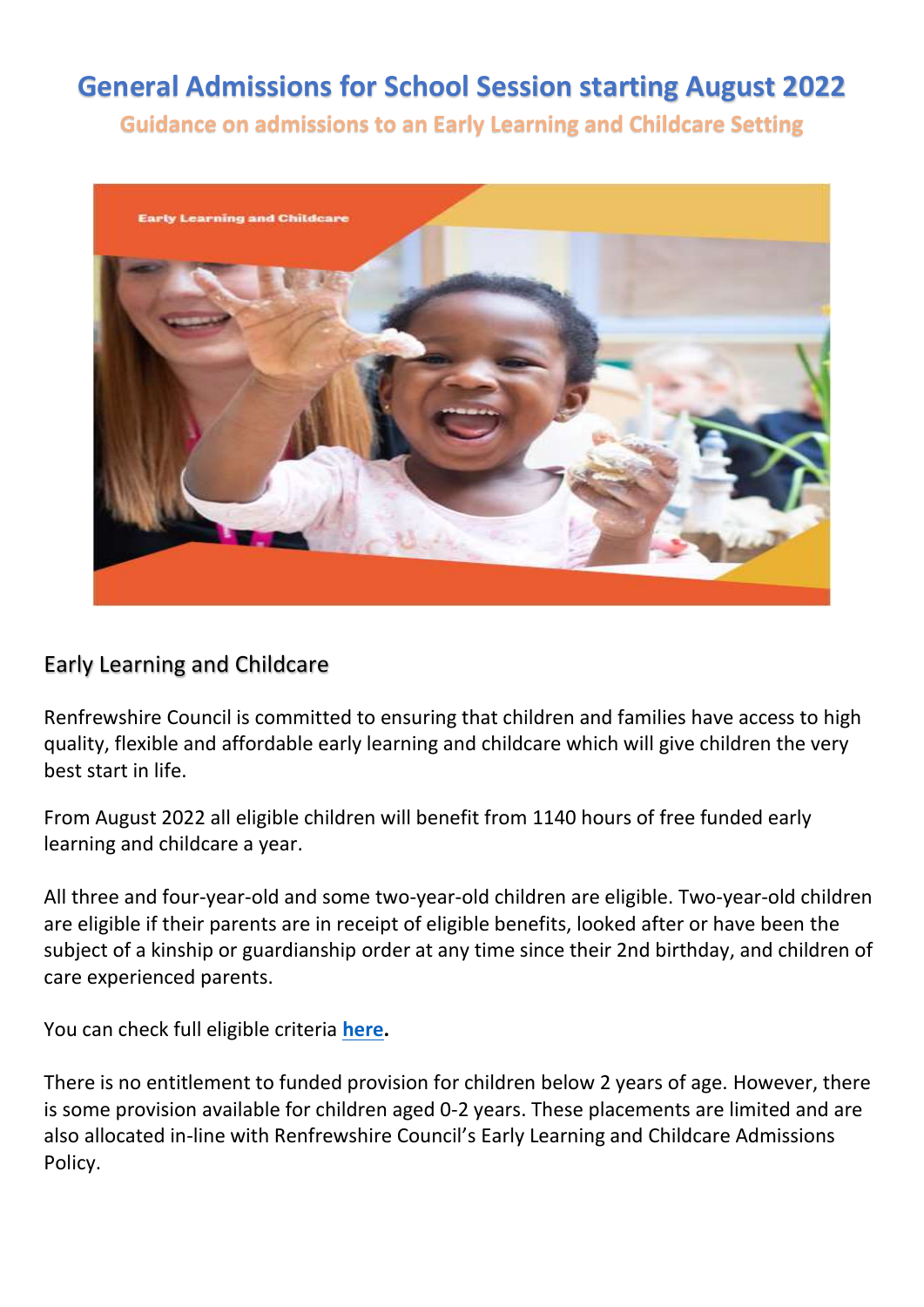

## **Q: What type of placements are available?**

There are a range of early learning and childcare settings across Renfrewshire that will accommodate children from birth to starting school. Not all services provide for children under 3 years of age. Placements can be provided in either a council early learning and childcare class or centre or with a private and voluntary nursery and childminder approved by the council.

There is also a range of placements available across each geographical area for parents to choose from. Whilst it might not always be possible to meet your preferred placement the service will do their best to try and accommodate your choice. The type of placement across a geographical area includes:

- **Term time placement** School Day Model e.g. Monday – Friday 9am-3pm (6 hours per day during term time)
- **All Year Round/Extended Day Placement**

e.g. Morning/afternoon session between 8am-1pm/1pm-6pm for 45.6 weeks; 2.5 days placement for 45.6 weeks; extended day placement up to 10 hours per day

It may also be possible to create a blended childcare arrangement, whereby children can go to an early learning and childcare setting for part of the week and a childminder for the remainder.

The maximum number of free early and learning and childcare hours that a child is entitled to per week is 30 hours.

Please contact your preferred setting for information on the types of placements they offer.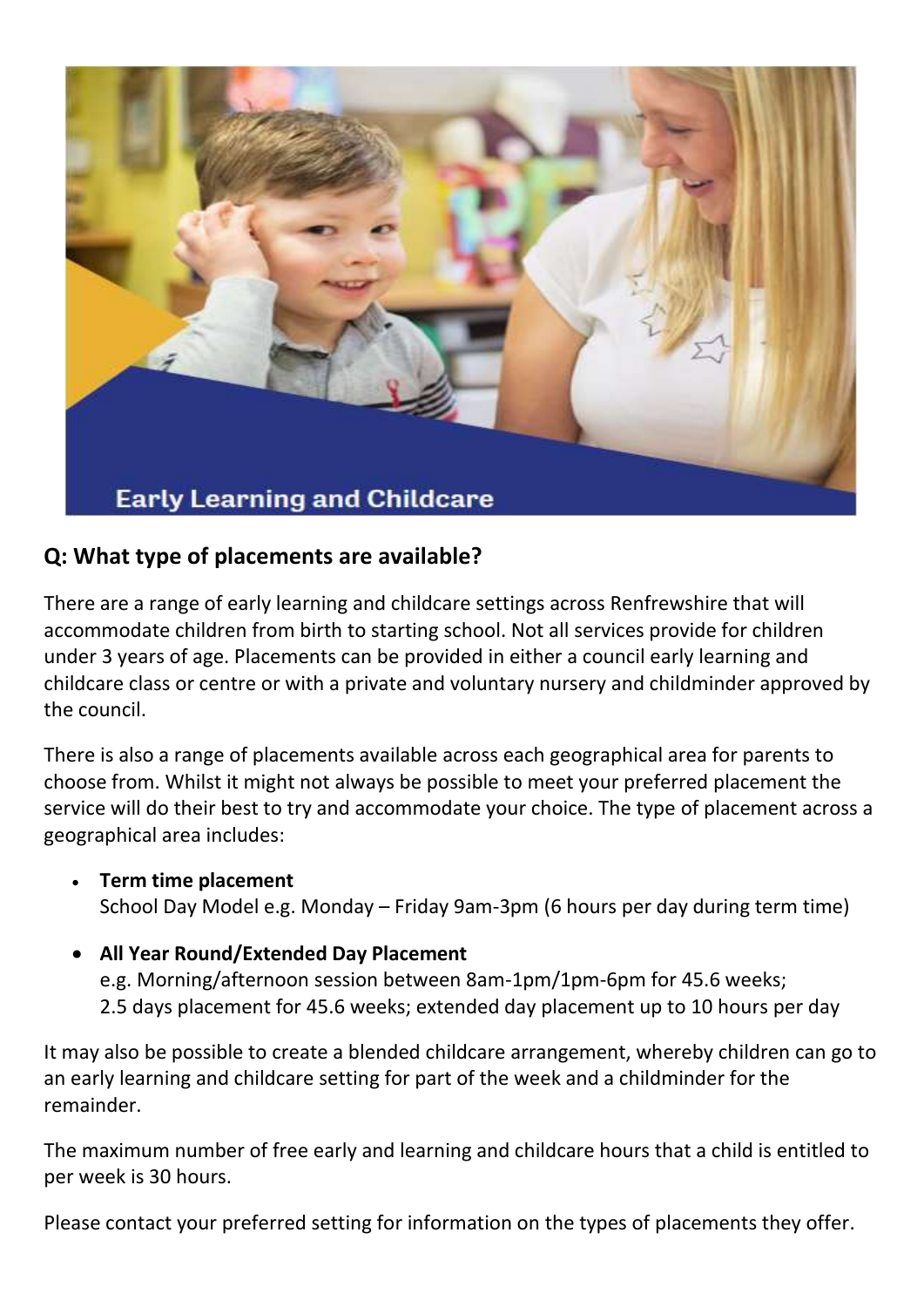## **Q: How do I apply for an early learning and childcare place?**

You can apply for a place at a [council-run nursery,](http://www.renfrewshire.gov.uk/article/3023/Renfrewshire-Council-nurseries) a [private or voluntary nursery](http://www.renfrewshire.gov.uk/article/2983/Private-and-voluntary-nurseries-and-childminders) that is funded by the council (known as a funded provider) or a [childminder](http://www.renfrewshire.gov.uk/article/2983/Private-and-voluntary-nurseries-and-childminders) who is funded by the council.

Use our [online form](https://myaccount.renfrewshire.gov.uk/service/Apply_for_a_placement_for_early_learning_and_childcare) to apply for a nursery place.

Please note that you'll need to provide your child's original full birth certificate and proof of address as evidence when you apply.

Parents should complete only one application form and submit it online to their preferred setting or childminder.

Parents applying for places for eligible two-year olds will be required to provide evidence of eligibility. This can take the form of written confirmation from the Department of Work and Pensions or providing the tax credit award letter from HM Revenue and Customs.

If your child is due to start nursery in the session 2022/23 and we have received your application by 25 February 2022, you will be informed of your child's place by the end of May 2022. Any applications received after that date will be dealt with at the monthly area admissions panel.

Parents may also be able to buy extra hours in addition to the 1140 hours of funded early learning and childcare for an eligible child or to purchase a place for a child aged from birth to 3 years who is not eligible. You can find more information about wraparound care at [www.renfrewshire.gov.uk/wraparound](https://www.renfrewshire.gov.uk/article/11142/How-much-free-nursery-hours-or-childcare-you-can-get)

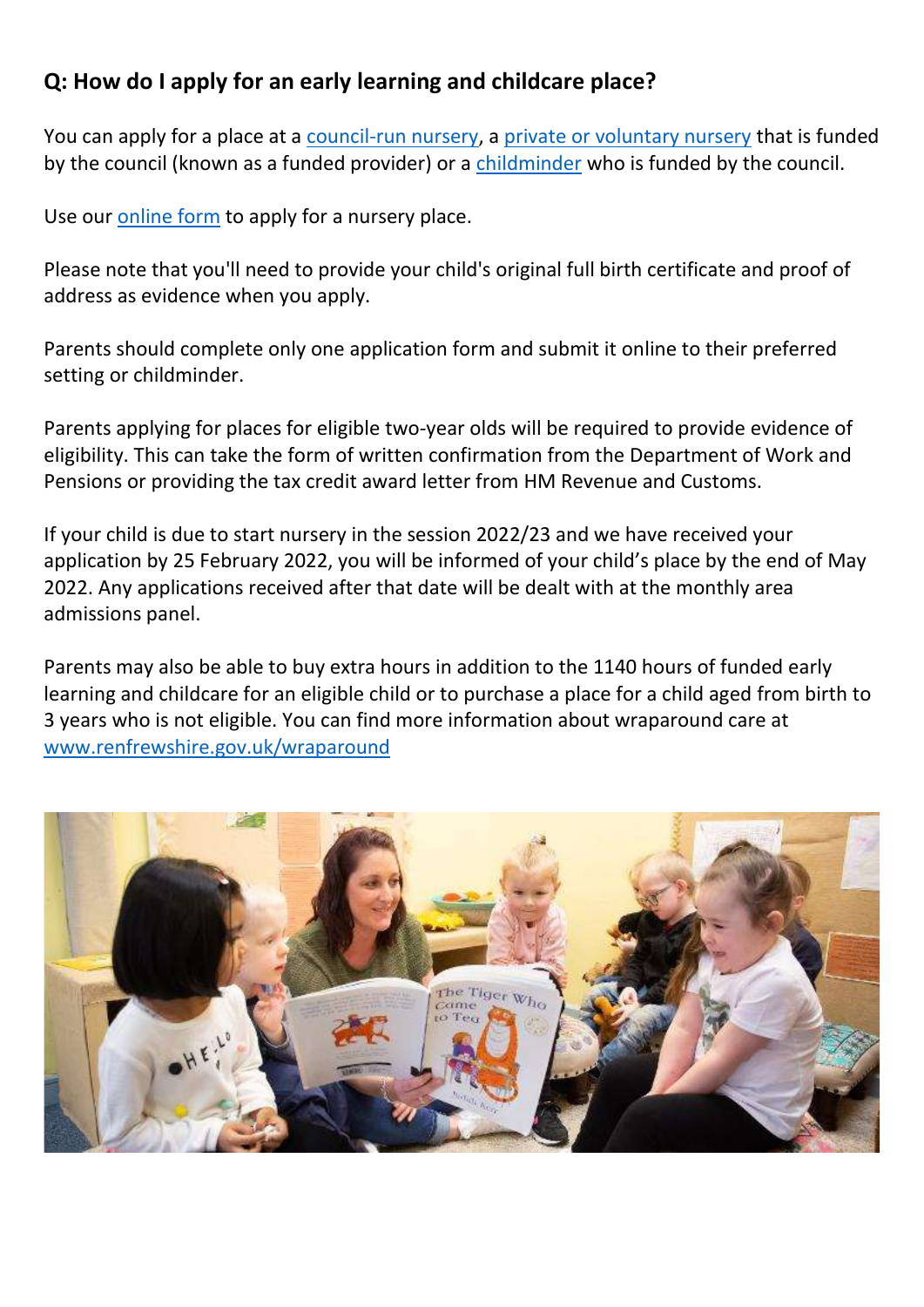### **Deciding priorities**

Placements are allocated in line with Renfrewshire Council's Early Learning and Childcare Admissions Policy.

If there are not enough places at your preferred setting applicants will automatically be transferred to your second/third setting choice.

If there are not enough places to meet demand at priority 3 and below a ballot will be held. The length of time a child's name has been on the register of applicants does not influence the allocation of places.

An admission panel made up of heads of local authority and approved providers meet in each geographical area to discuss and prioritise applications.

All applications should be completed fully to enable the admissions panel to give full consideration and allocate places in line with the Early Learning and Childcare Admissions Policy.

You should inform the setting if there is any change to your circumstances as this could affect the placement offered by the Admissions Panel.



The head of the setting or childminder will confirm your child's placement in writing.

A placement in an early learning and childcare class does not guarantee a place in the primary school as not all primary schools have a nursery class. You must follow the usual procedure for enrolling your child at primary school.

Please note the school catchment area is different from the designated panel area for early learning and childcare. Further information on School Admissions and Placing Request policy are available at [www.renfrewshire.gov.uk/schools](https://www.renfrewshire.gov.uk/article/11957/Apply-for-a-place-at-school)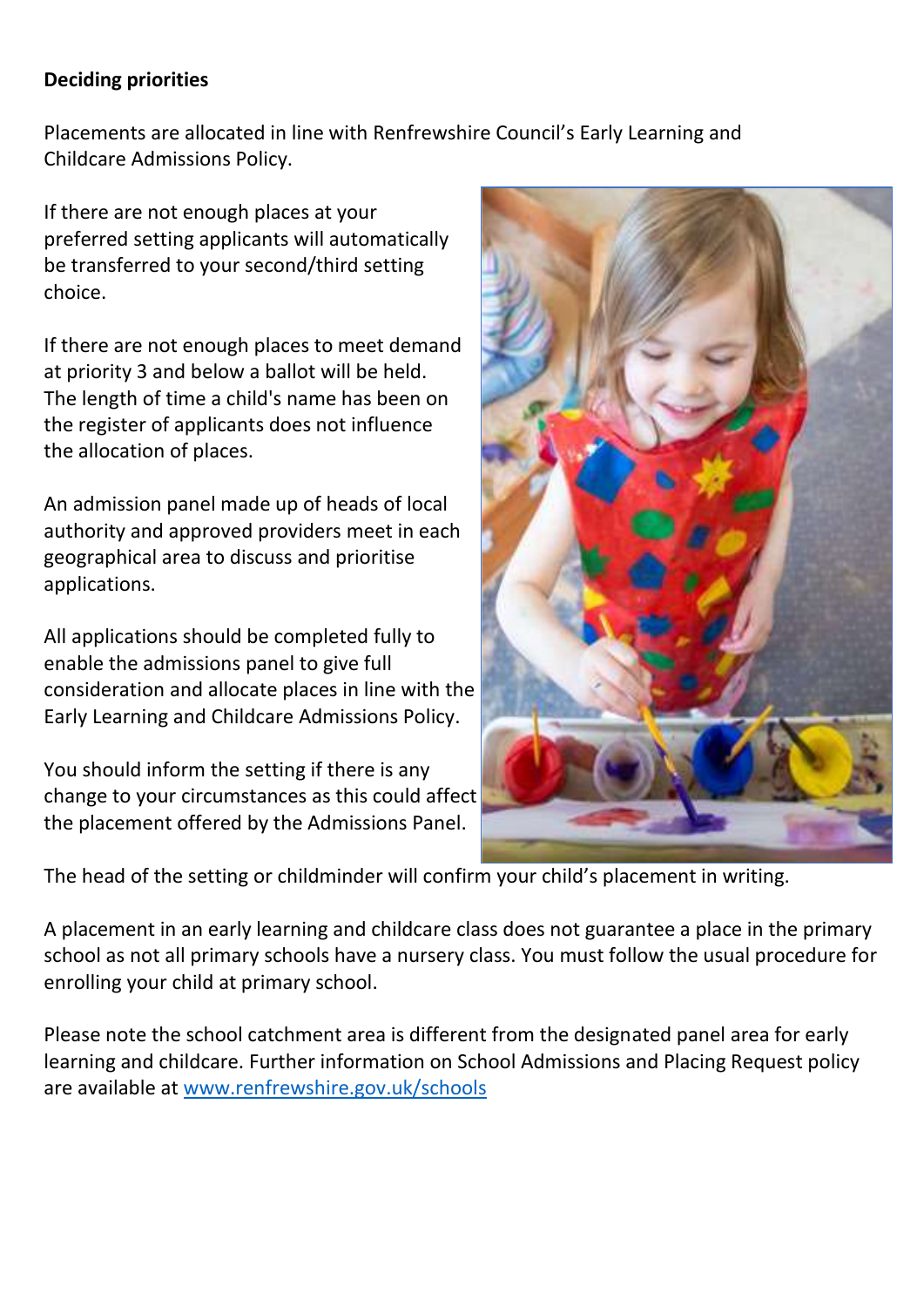## **Early Learning and Childcare Admissions Policy outline**

### **(placements are allocated in priority order)**

#### **Priority 1**

Children on the child protection register or identified through child protection procedures and where a child is deemed to be in need.

#### **Priority 2**

Request for assistance from social work or health professionals for children with complex or multiple additional support needs, children born pre-term below 32 weeks; children and families requiring support from professional agencies.

#### **Priority 3**

Includes all children who are eligible for early learning and childcare, including:

- two-year olds whose parents are in receipt of eligible benefits, looked after or have been the subject of a kinship or guardianship order at any time since their 2nd birthday, and children of care experience parents. You can check full eligible criteria **[here.](https://www.mygov.scot/childcare-costs-help/funded-early-learning-and-childcare/)**
- Children born in January or February with an entitlement to an additional year or where a deferred year has been approved for children born from the day after the school start date in August and December.
- Children transferring from English reception class.
- Children in their pre-school year.
- Children in their ante pre-school year (3-year-olds)

#### **Priority 4**

Applies to Renfrewshire children from birth –3 years (not entitled to funded early learning and childcare)

Within **Priorities 3 and 4**, families residing within the admission panel designated are given priority allocation over those families living out with the designated panel area.

Within **Priorities 3 and 4** further priority allocation is given to children whose parents are:

- in receipt of qualifying benefits in line with free school meals and or clothing grants[www.renfrewshire.gov.uk/article/3338/Free-school-meals-and-clothing-grants](http://www.renfrewshire.gov.uk/article/3338/Free-school-meals-and-clothing-grants)
- Both parents / lone parent is in employment, education, or training.
- One of two parents are in employment, education, or training.

Where all other contributing factors within **Priorities 3 and 4** are equal, priority allocation should be given to Renfrewshire children living within the most deprived SIMD data zone areas.

If there are not enough places to meet demand at **priority 3 and below** a ballot will be held.

#### **Priority 5**

Children aged from birth to starting school, residing out with the Renfrewshire area.

Within Priorities 5 further priority allocation is given to children who are;

- Eligible for two-year-old Early learning and childcare
- Eligible for early learning and childcare for children from 3 years- starting school age.
- Children from birth to 3 years (not eligible to funded early learning and childcare).

Full details of the Early Learning and Childcare Admissions Policy and qualifying benefits can be found at [www.renfrewshire.gov.uk/nurseries](http://www.renfrewshire.gov.uk/nurseries)